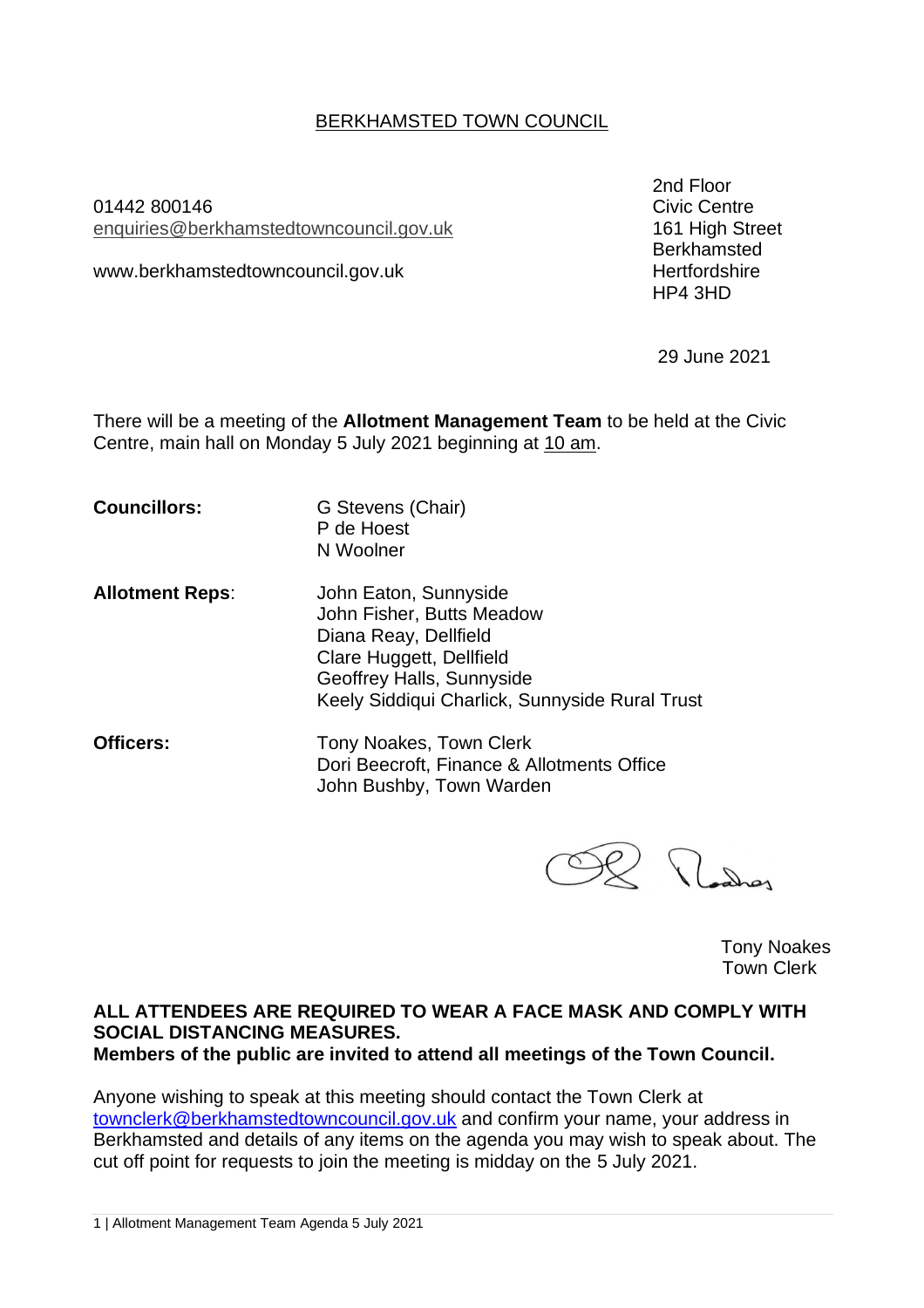# **AGENDA**

#### **OPENING MATTERS**

#### **AMT 17/21 Apologies for Absence**

To receive any **apologies for absence**.

- **AMT 18/21 Minutes of the previous Meeting** 
	- (i) To approve the minutes of the previous meeting held on 26 April 2021 (attached).

### **AMT 19/21 Public Participation**

To invite any public participation

(i) Any members of the public present.

# **FINANCE MATTERS**

#### **AMT 20/21 Rent demand for 2021/22.**

(i) To **discuss, agree and recommend** to FC (6 September 2021) the Tenancy rent demand for 2021/22.

#### **ALLOTMENT MATTERS**

- **AMT 21/21** To consider, as appropriate, allotment and plot inspection reports and other current matters at:
	- (i) Dellfield (DR)
	- (ii) Sunnyside Old and Sunnyside New. (JE)
	- (iii) Butts Meadow (JF)
	- (iv) Sunnyside Rural Trust (KSC)

# **AMT 22/21 Waiting Lists & Joint/Co Tenant Protocol**

(i) Current waiting lists (details sent separately to representatives) Butts Meadow – 44 Dellfield – 60 Sunnyside Old – 44 Sunnyside New – 24